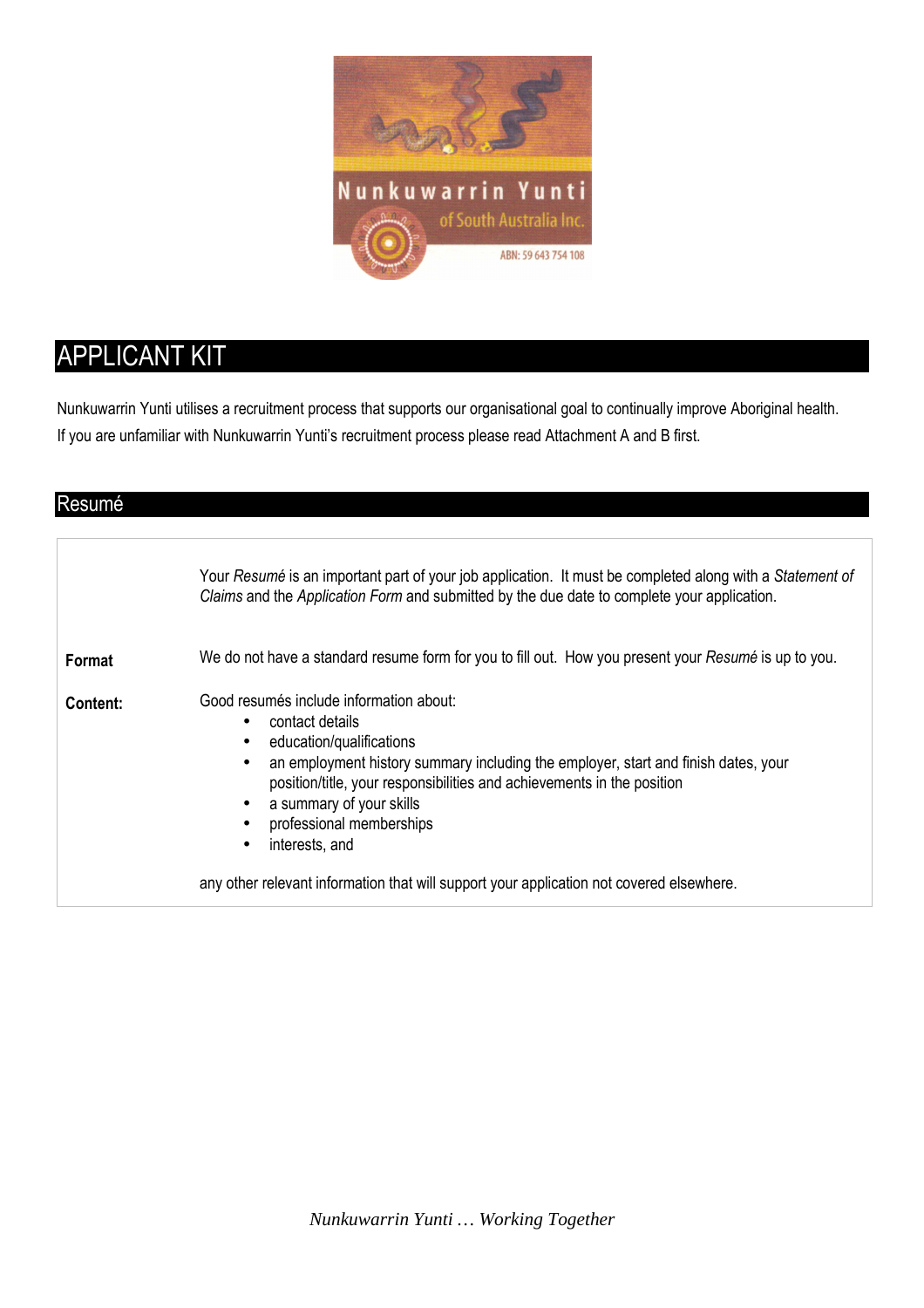# Claims against selection criteria

|                   | A response to each of the selection criteria is an essential part of your job application. It must be completed<br>along with a Resumé and the Application Form and submitted by the due date to complete your<br>application. |
|-------------------|--------------------------------------------------------------------------------------------------------------------------------------------------------------------------------------------------------------------------------|
| <b>Word limit</b> | Please ensure that you stay within a word limit of 250 words per criteria.                                                                                                                                                     |
| <b>Guidance</b>   | Each job description contains selection criteria (usually in section 3).                                                                                                                                                       |
|                   | Selection criteria are specific job requirements describing skills, knowledge and qualifications.                                                                                                                              |
|                   | Having applicants address identical selection criteria assists with the objective assessment of each<br>applicant and thereby promotes equal opportunity.                                                                      |
|                   | A good way of addressing selection criteria is to use the STAR method, viz:                                                                                                                                                    |
|                   | • Situation - where, when and context of your example;                                                                                                                                                                         |
|                   | • Task - the task or problem to be solved;                                                                                                                                                                                     |
|                   | • Action - how you solved the problem, fulfilled the task or handled the situation                                                                                                                                             |
|                   | • Result - the outcome achieved as result of your action/s                                                                                                                                                                     |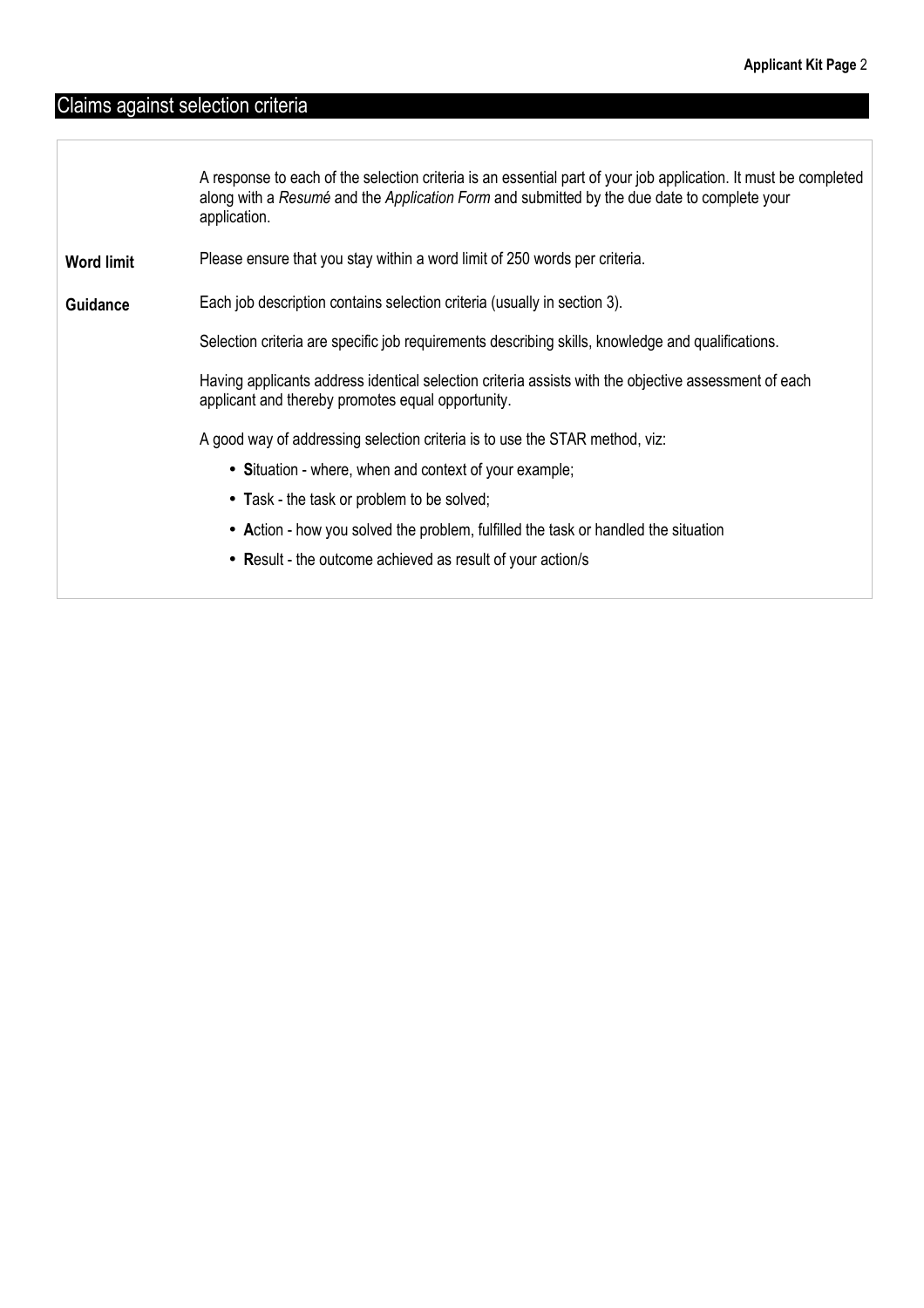### Application form

**Instructions:** This *Application Form* is an important part of your job application. It must be completed along with your *Resumé* and *Claims against selection criteria* and submitted by the due date to complete your application.

Please complete the shaded boxes.

| I am applying for:                                                                                                                                                                                                                                                                                             |            |            |           |  |  |
|----------------------------------------------------------------------------------------------------------------------------------------------------------------------------------------------------------------------------------------------------------------------------------------------------------------|------------|------------|-----------|--|--|
| Classification                                                                                                                                                                                                                                                                                                 |            |            |           |  |  |
| Team/Section                                                                                                                                                                                                                                                                                                   |            |            |           |  |  |
| My personal details are:                                                                                                                                                                                                                                                                                       |            |            |           |  |  |
| Title<br>Mr / Mrs / Ms / Miss / Dr / Other:                                                                                                                                                                                                                                                                    |            |            |           |  |  |
| Name (in full)                                                                                                                                                                                                                                                                                                 |            |            |           |  |  |
| Preferred first name                                                                                                                                                                                                                                                                                           |            |            |           |  |  |
| <b>Street Address</b>                                                                                                                                                                                                                                                                                          |            |            |           |  |  |
| City, State and postcode                                                                                                                                                                                                                                                                                       |            |            |           |  |  |
| E-mail Address                                                                                                                                                                                                                                                                                                 |            |            |           |  |  |
| Preferred contact number (include area code):                                                                                                                                                                                                                                                                  |            |            |           |  |  |
| Mobile Number:                                                                                                                                                                                                                                                                                                 |            |            |           |  |  |
| <b>Pre Application Questions:</b>                                                                                                                                                                                                                                                                              |            |            |           |  |  |
| I have a current driving licence                                                                                                                                                                                                                                                                               |            | $\Box$ Yes | $\Box$ No |  |  |
| I am either an Australian citizen / permanent resident or a person who<br>does not need a work permit to work in Australia                                                                                                                                                                                     |            | $\Box$ Yes | $\Box$ No |  |  |
| All claims of attainment of qualifications and required professional<br>registration is accurate and I will provide to Nunkuwarrin Yunti upon<br>commencement of employment copies of professional registration<br>certificates                                                                                | $\Box$ Yes | $\Box$ No  |           |  |  |
| I am willing to produce a copy of a National Police Certificate to<br>Nunkuwarrin Yunti prior to commencing employment and I have<br>disclosed information about any pending court matters or unspent<br>convictions <sup>1</sup> , including Road Traffic Act offences as part of this<br>application process | $\Box$ Yes | $\Box$ No  |           |  |  |
| Details (if applicable)                                                                                                                                                                                                                                                                                        |            |            |           |  |  |
| To the best of my knowledge, my present physical and psychological<br>health or pending health matters are such that I would not be<br>prevented from being able to perform any of the duties of the above-<br>mentioned position                                                                              | $\Box$ Yes | $\Box$ No  |           |  |  |
| Details (if applicable)                                                                                                                                                                                                                                                                                        |            |            |           |  |  |
| I have disclosed information about current matters associated with<br>any claim (pending or current) associated with workers compensation                                                                                                                                                                      |            | $\Box$ Yes | $\Box$ No |  |  |
| Details (if applicable)                                                                                                                                                                                                                                                                                        |            |            |           |  |  |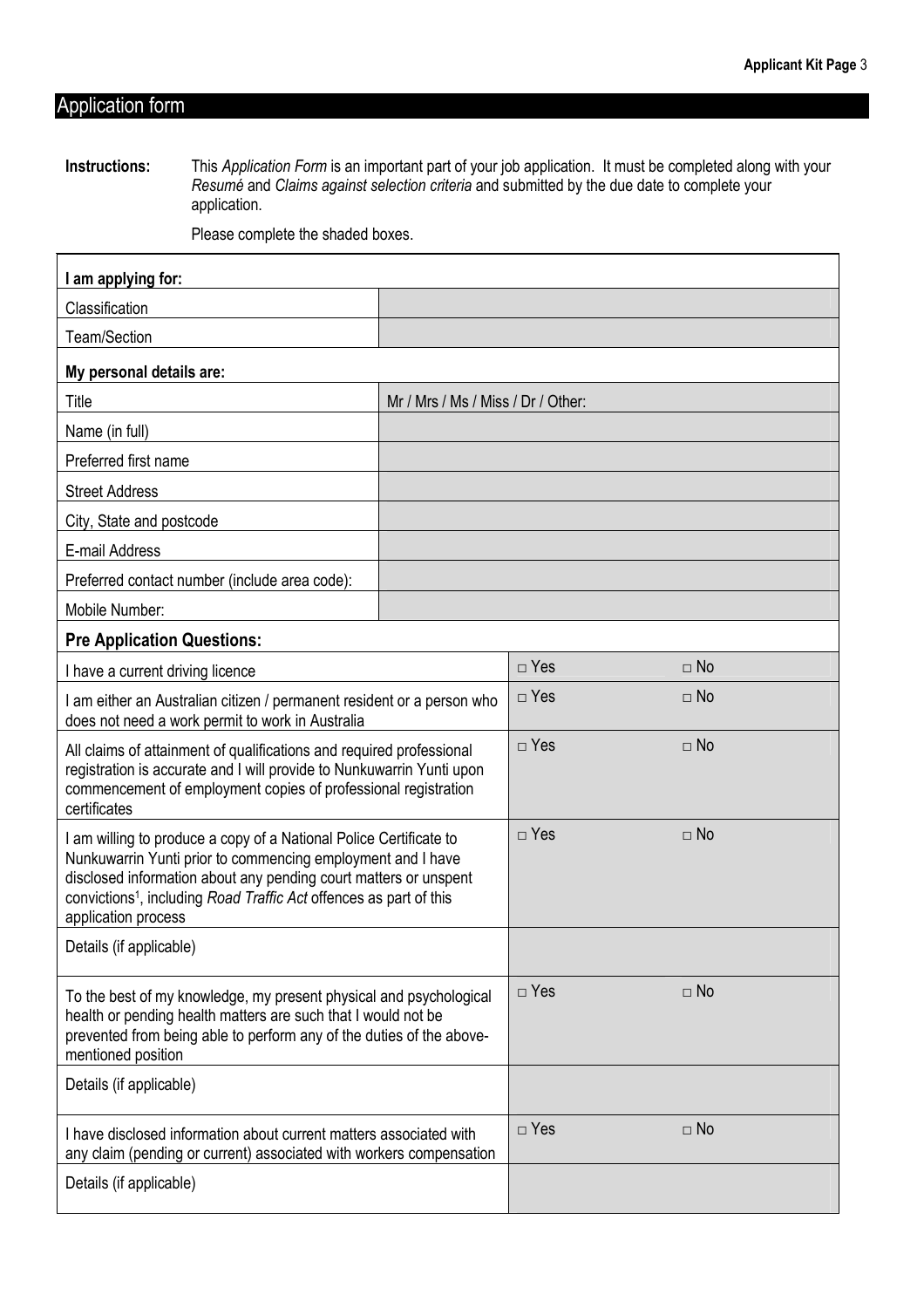| <b>Diversity information</b><br>This information is used for demographic analysis only and does not form part of the assessment.                                                   |                           |                |                                    |  |  |
|------------------------------------------------------------------------------------------------------------------------------------------------------------------------------------|---------------------------|----------------|------------------------------------|--|--|
| Are you Australian Aboriginal or Torres Strait<br><b>Islander</b>                                                                                                                  | $\Box$ Yes                | $\Box$ No      | Prefer not to<br>$\Box$<br>specify |  |  |
| Do you have a disability and/or medical condition<br>which may have an impact on your ability to<br>carry out the inherent requirements of the role for<br>which you have applied? | $\Box$ Yes                | $\Box$ No      | Prefer not to<br>$\Box$<br>specify |  |  |
| Was your first language in the home a language<br>other than English?                                                                                                              | $\Box$ Yes                | $\Box$ No      | Prefer not to<br>$\Box$<br>specify |  |  |
| Age range                                                                                                                                                                          | 16-24 □<br>$25-34$ $\Box$ | $35-44$ $\Box$ | $45-54$ $\Box$<br>$55+$ $\Box$     |  |  |
| What is your gender?                                                                                                                                                               | $\Box$ Male               | $\Box$ Female  | Prefer not to<br>$\Box$<br>specify |  |  |

| <b>Other information</b>                      |                                                                |
|-----------------------------------------------|----------------------------------------------------------------|
| How did you first learn about this vacancy?   | □ The Advertiser / Koori Mail                                  |
|                                               | $\Box$ Nunkuwarrin Yunti website                               |
|                                               | $\Box$ E-mail network                                          |
|                                               | $\Box$ Indigenous Jobs Australia website                       |
|                                               | $\Box$ Pro Bono website                                        |
|                                               | □ Career website (Career One, Seek, MyCareer etc)              |
|                                               | $\Box$ Referral from Nunkuwarrin Yunti employee                |
|                                               | $\Box$ Referral from friends and/or family                     |
|                                               | $\Box$ Other                                                   |
| What primarily attracted you to the position? | $\Box$ Job role/Subject matter                                 |
|                                               | $\Box$ Location / Pay                                          |
|                                               | $\Box$ Development opportunities                               |
|                                               | $\Box$ Employment conditions                                   |
|                                               | $\Box$ Opportunity to contribute to health and ageing outcomes |
|                                               | $\Box$ Career opportunities                                    |
|                                               | $\Box$ Reputation of Nunkuwarrin Yunti                         |

I declare that the above information is true and correct and I understand that any misrepresentation of this information renders Nunkuwarrin Yunti the right to waive any offer of employment or terminate my employment with the organisation.

Signature:\_\_\_\_\_\_\_\_\_\_\_\_\_\_\_\_\_\_\_\_\_\_\_\_\_\_\_\_\_\_\_\_\_\_\_\_\_\_\_\_\_

 $\overline{a}$ 

<sup>1</sup> An unspent conviction is one that can be disclosed by SAPOL or other police authorities as part of obtaining a National Police Check. Convictions remain unspent for a period of ten years post conviction for adults, and five years for juveniles. A history of conviction does not prevent an offer of employment provided the nature of offending is deemed to not place the organisation or associated activities including the welfare of children or others at risk.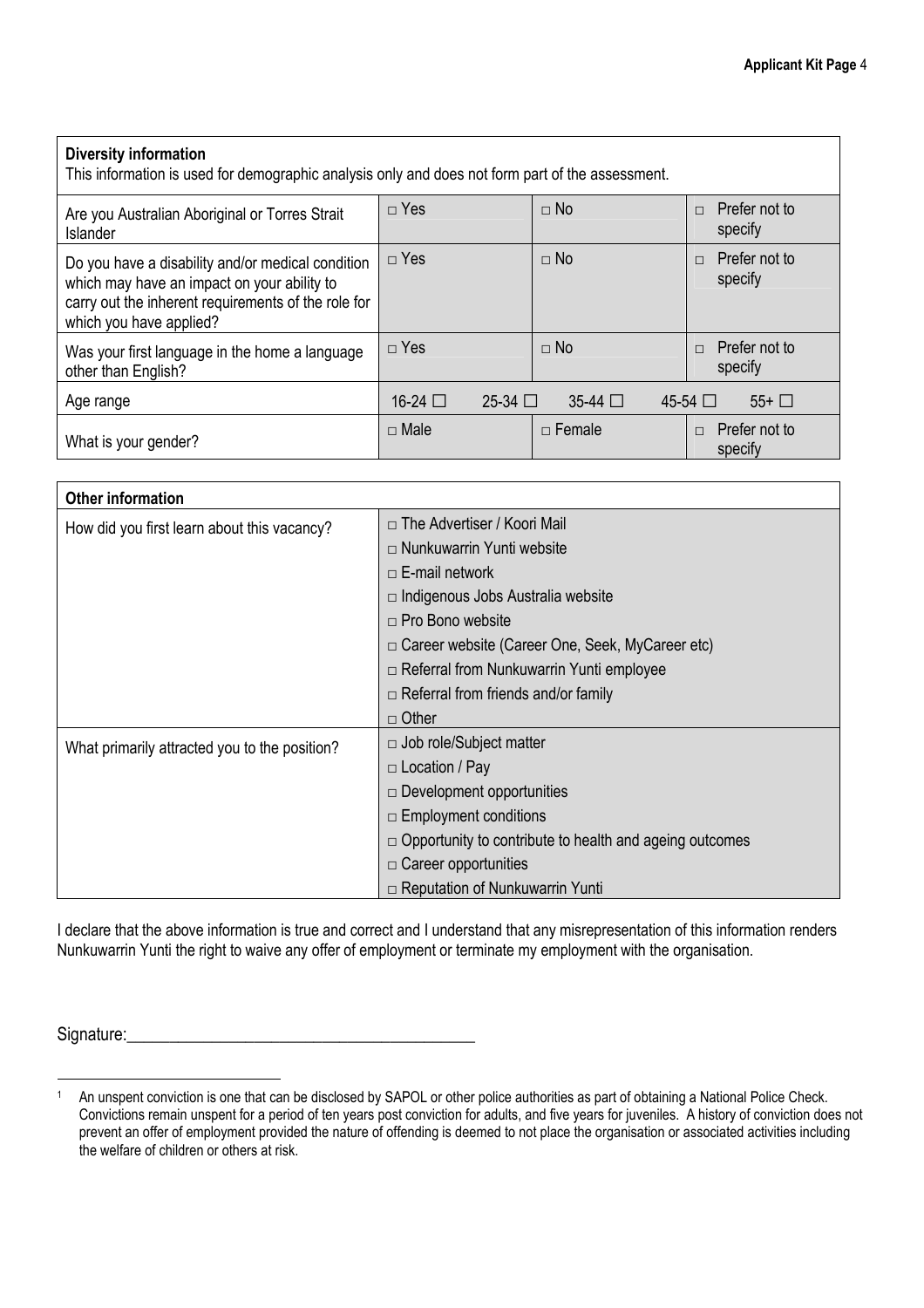#### **Purpose:** This Applicant Kit explains how to apply for a job vacancy in Nunkuwarrin Yunti.It also includes information about our recruitment and selection process that will assist you to apply. **Contents:** This kit contains: • background information that will help you to understand Nunkuwarrin Yunti's recruitment and selection process; and • a checklist that covers each step you need to complete to write and submit a job application. **Background:** Nunkuwarrin Yunti is focussed on achieving better health for Aboriginal people and Torres Strait Islanders. Nunkuwarrin Yunti is committed to providing culturally appropriate health care and community support services. Supporting the achievement of our Strategic Plan, our recruitment practices are designed to select people who best demonstrate that they have the capabilities needed to do the job. Our recruitment process is intended to allow you to use those past experiences in the workplace and elsewhere in relation to the advertised job, as the basis for selection to it. **Process:** Nunkuwarrin Yunti has a three stage recruitment process: application, interview and verbal referee report. For each of these stages, applicants are assessed. The Application. Once the applications have been received they will be assessed to determine the shortlist of applicants selected for interview. The Interview. The interview again is behaviourally based so applicants can talk about their experiences and background relevant to the advertised vacancy. Interviews usually last for approximately 40 minutes and involve at least two interviewers. The Verbal Referee Report. A referee report will be obtained for all applicants who are in serious contention for the position. **Privacy & Confidentiality***:* All information relating to selection processes is stored in a secure environment and only accessible to people directly involved in the selection process. Some information may be used for internal research and ongoing evaluation of our selection processes. This information is not attributable to an individual as it is de-identified and aggregated. **Action:** A checklist follows that takes you through everything you need to do to write and submit your application. Use this checklist to ensure you cover all the steps. **Technical Difficulties**  If you are experiencing technical difficulties submitting your application please phone (08) 8406 1600.

Applicant Kit Overview